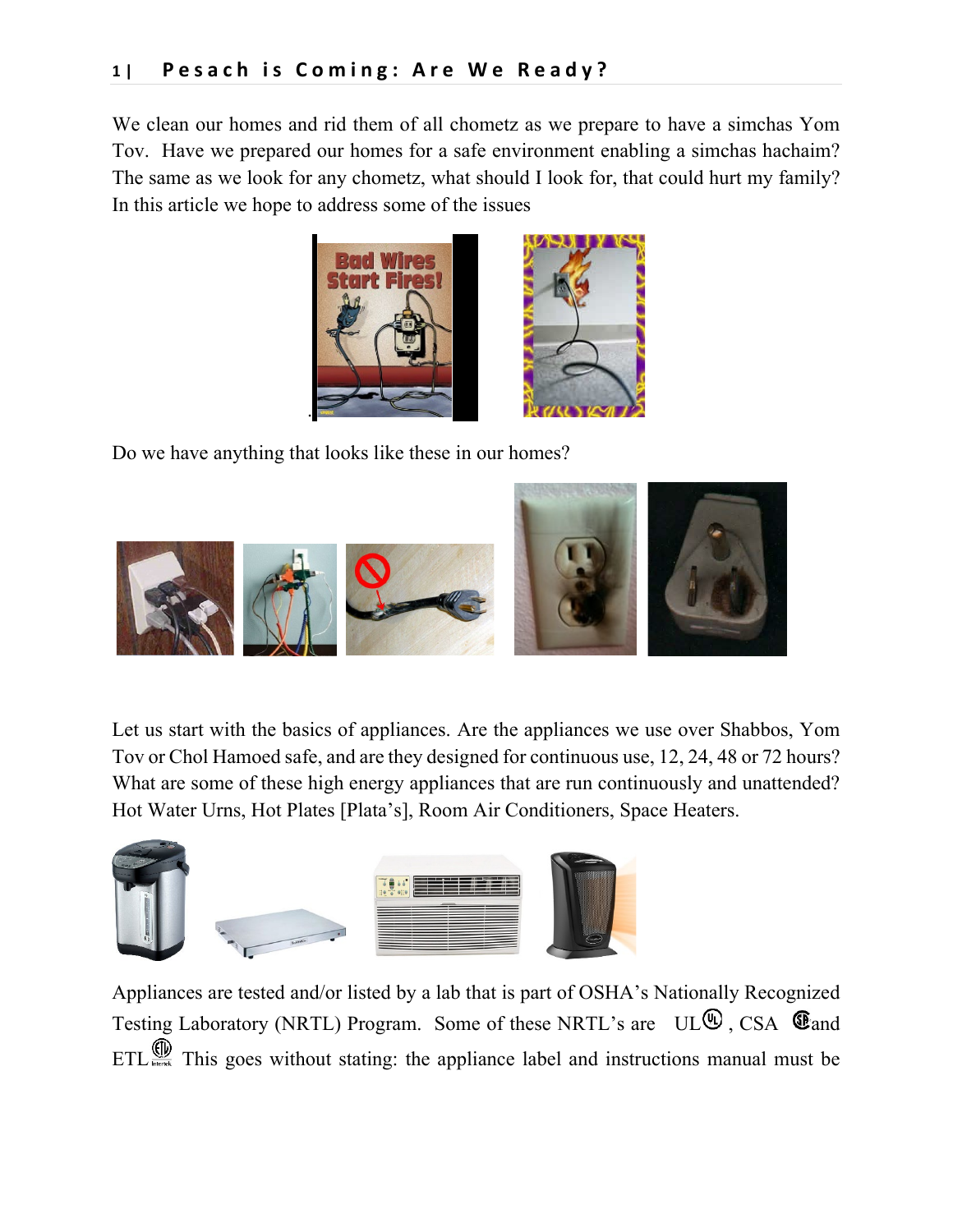approved by these agencies. The appliance is safe to use if it is undamaged and used in accordance with the instruction manual.

Buyer beware: some of the biggest distributors--either online stores or others--sell both listed and unlisted products. Some products may have a European or Chinese marking. Unless these also carry the mark of an OSHA-recognized lab such as UL, these do not meet U.S. standards.

These appliances are considered safe when connected to premise [building] wiring that meets the National Electric Code [NEC]. A little background about the NEC: The first NEC by name was published in 1897. Over the years, the NEC is refined and updated. Currently, the NEC is revised every three years. We are using the locally adopted edition. The purpose of the NEC: "…is the practical safeguarding of persons and property from hazards arising from the use of electricity"

Now that we have an understanding of the NEC, let us look at how to identify these potential home electrical hazards. Generally, the power supply enters the home at the electric meter and is connected to a panel. Depending on when the home was built or updated, this panel may or not be a main breaker [shut off]. There may be fuses, breakers or a combination of both. Breakers or fuses are overcurrent protection [OCP] devices. The OCP protects the house wiring [branch circuit feeds], appliances, equipment and the people operating these appliances and equipment. Are the OCP devices sized properly? Only a qualified electrician should make a determination. What are the potential problems with an oversized OCP device? The premise wiring can burn up and cause the home to burn or the appliance will burn up. A properly installed OCP device should blow or trip if overloaded. Newer OCP equipment with more updated technology will trip with an imbalance between the hot and neutral [GFCI] or detect a potential of arcing [AFCI].

Why is proper grounding important? With a properly grounded circuit, wall boxes, devices [switches / receptacles], and service panel grounds that give the electrical current the easiest path to ground and that reduces the chances of someone getting a shock or getting electrocuted.

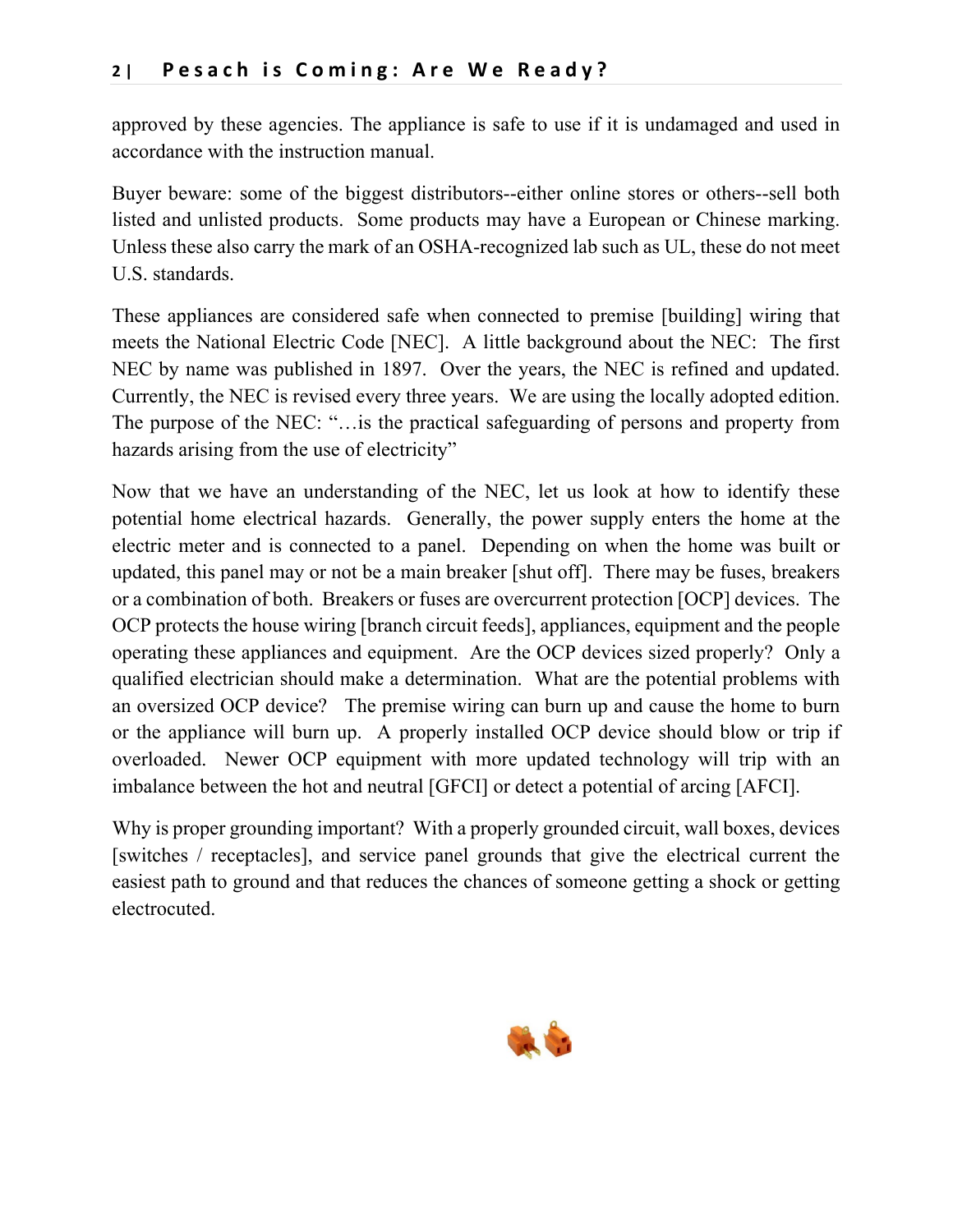neutral terminal. This may fool the common tester used by many housing inspectors. This wiring configuration can cause electrical shock, or damage equipment that utilizes a ground. The electrical shock potential is due to the fact that the ground prong in the cord is connected to the metal frame of the appliance. With this false ground, the frame becomes connected to the neutral instead, and any connection of the frame to a grounded object will result in current flow. If that connection is a person, there is the possibility of a fatal shock.

What are Arc Faults? An arc fault is an unintentional arcing condition in a circuit. Arcing creates high intensity heating at the point of arc resulting in burning and may over time ignite surrounding material such as wood framing, insulation, or any other combustibles.

If the appliance or equipment connects loosely to the receptacle, the receptacle needs to be replaced by a professional to avoid reverse polarity wiring. If a receptacle is painted over or the face is broken, have the receptacle replaced. Loose fitting connections are potentials fires waiting to happen.



You should also be concerned about trusting an appliance or piece of equipment that uses high energy and is connected to old premise wiring. Examples of high energy use appliances include a toaster, toaster oven, microwave, hot water kettle, hair dryer or space heater. Aside from the electrical safety component, combustibles should be kept away from these appliances when in use and from any plug / receptacle connections.

Other safety concerns are using a light bulb in a clothes closet. This is a potential fire hazard.

There two brands of panel boxes that have a known history of causing fires, Federal Pacific [FPE] and Zinsco.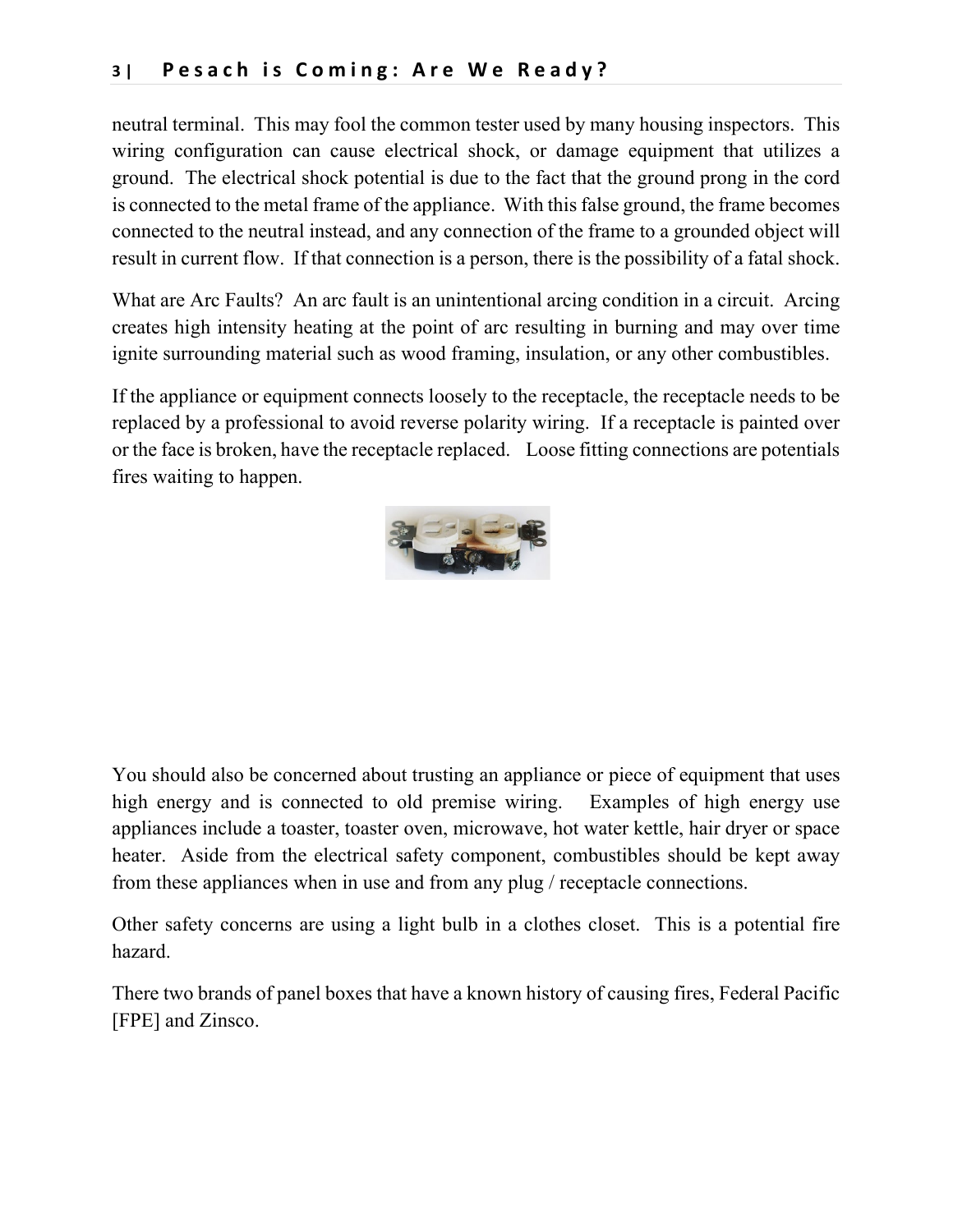

This is substantiated by actual statistics and lab studies.

Having a good system ground that is properly installed will help prevent human injury and worse. This should be verified by a qualified electrician.





# From the **National Fire Protection Association [NFPA]**

The 2015 U.S. fire loss clock a fire department responded to a fire every 23 seconds. One structure fire was reported every 63 seconds.

• One home structure fire was reported every 86 seconds.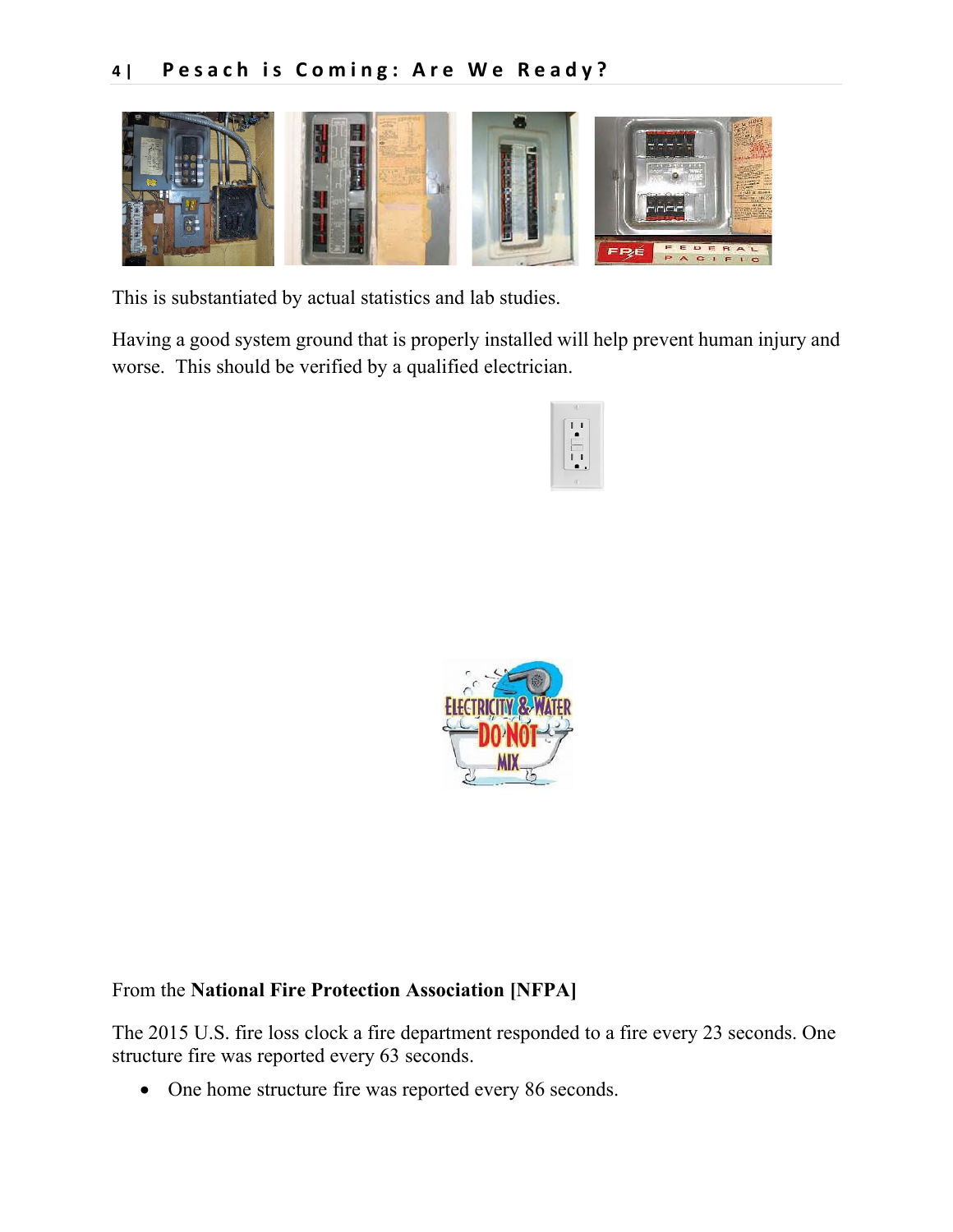- One civilian fire injury was reported every 34 minutes.
- One civilian fire death occurred every 2 hours and 40 minutes

## From the **Electrical Safety Foundation International (ESFI) 2/4/2015**

### **Home Electrical Fires - Facts and Statistics**

- Home electrical fires account for an estimated 51,000 fires each year, nearly than 500 deaths, more than 1,400 injuries, and \$1.3 billion in property damage.
- Electrical distribution systems are the third leading cause of home structure fires.
- Each year in the United States, arcing faults are responsible for starting more than 28,000 home fires, killing and injuring hundreds of people, and causing over \$700 million in property damage.
- The U.S. Consumer Product Safety Commission (CPSC) reports that electrical receptacles are involved in 5,300 fires every year, causing forty deaths and more than 100 consumer injuries.
- Sixty-five percent of home fire deaths result from fires in homes with no working smoke detectors.

## **Electrical and Fire Safety Tips**

- Have your home electrical system thoroughly inspected by qualified electricians to ensure that all electrical work in the home meets the safety provisions in the NEC.
- Install smoke alarms that signal each other on every level of the home, inside each bedroom, and outside each sleeping area.
- Ask a qualified electrician if your home would benefit from AFCI protection, especially during inspections of older homes or upgrades to electrical systems. These advanced new safety devices recognize dangerous conditions that are not detected by standard breakers.
- Test smoke alarms and AFCIs monthly to ensure that they are working properly.
- Establish an evacuation plan that can be used in case of an emergency, and practice with your family and agree on where to meet outside.
- Use light bulbs that match the recommended wattage on the light fixture.
- In homes with young children, install tamper resistant receptacles to prevent electrical shocks and burns.
- Conduct a basic assessment of your home electrical system, electrical cords, extension cords, power plugs, and outlets.
- Look for telltale signs of electrical problems such as dim and flickering lights, unusual sizzling and buzzing sounds from your electrical system, insulation and circuit breakers that trip repeatedly. Contact a qualified electrician immediately.
- Use extension cords only temporarily, and never with space heaters or air conditioners.